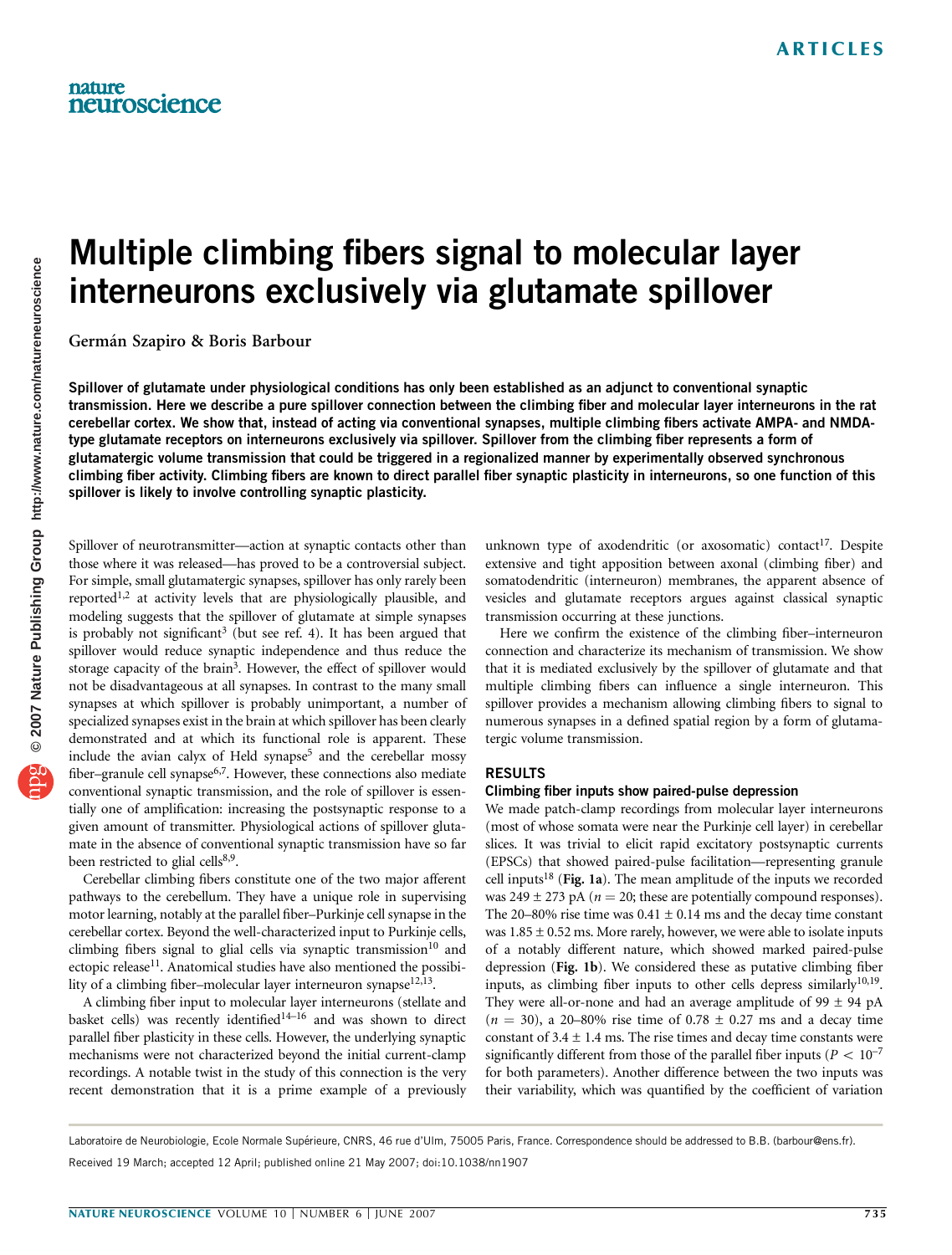

(s.d./mean: 0.43  $\pm$  0.23,  $n = 12$ , for parallel fiber inputs; 0.20  $\pm$  0.10,  $n = 12$ , for climbing fiber inputs;  $P = 0.005$ ) and the Fano factor (variance/mean:  $32.3 \pm 31.8$  pA for parallel fiber inputs;  $3.9 \pm 2.7$  pA for climbing fiber inputs;  $P < 10^{-5}$ ). If both inputs were composed of the sum of identical independent random variants (for example, mEPSCs), but in different numbers (to explain the different amplitudes), they would still have the same Fano factor. Because climbing fiber inputs have a lower Fano factor than parallel fiber inputs do, this indicates that they are not composed of the same 'building blocks'.

The recordings here were carried out at  $\sim$  32 °C. In four cells we compared responses at 32 and 37  $^{\circ}$ C to confirm that the climbing fiber response was present at physiological temperatures (data not shown). At 37 °C the amplitude of the response was reduced by 26  $\pm$  11% and the 20–80% rise time was reduced by  $16 \pm 15$ %, but the decay was unaffected. The latency was  $15 \pm 8\%$  shorter.

The parallel fiber inputs recovered from facilitation with an average time constant of 116 ms (Fig. 1c), close to the values previously reported<sup>18</sup> and as observed in Purkinje cells<sup>19</sup>. In contrast, the putative climbing fiber input showed a very slow recovery from depression ( $\tau$  = 2.1 s; Fig. 1d), which was strongly reminiscent of climbing fiber inputs to Purkinje cells<sup>19</sup> and NG2<sup>+</sup> glia<sup>10</sup>.

We further strengthened the identification of the climbing fiber input by stimulation in the molecular layer at distances  $>600 \mu m$  from the interneuron, sometimes in neighboring folia: that is, transfolial stimulation. In sagittal slices, the only excitatory fiber whose branches show significant extent in the sagittal plane and also reach the molecular layer is the climbing fiber. At such distances, we were able to elicit depressing responses (Fig. 1e), and only such responses  $(n = 4)$ . These presumably reflect the initiation of an action potential in one terminal branch and propagation to another branch contacting the recorded cell.

We next compared current-clamp responses for the two types of input (Fig. 1f). The parallel fiber input was elicited by juxta-threshold stimulation in the granule cell layer. The interneuron was maintained

Figure 1 Putative climbing fiber responses show paired-pulse depression. (a) A parallel fiber response shows paired-pulse facilitation (second amplitude/first amplitude,  $A2/A1 = 1.27$ , interval = 130 ms). Individual sweeps (gray) and the average (black,  $n = 20$ ) are shown. In all figures, the times of stimulation are marked by triangles and the stimulus artifacts have usually been blanked. (b) A putative climbing fiber response shows marked paired-pulse depression (A2/A1 =  $0.25$ , interval = 130 ms). Individual sweeps (gray) and the average (black,  $n = 20$ ) are shown. (c) Recovery from paired-pulse facilitation for parallel fiber connections occurred with an average time constant of 116 ms and an intercept of 1.64 (mean  $\pm$  s.d.,  $n = 7$  cells). (d) Recovery from paired-pulse depression for putative climbing fiber inputs occurred with an average time constant of 2.1 s and an intercept of 0.19 ( $n = 4-7$  cells). (e) Transfolial stimulation. A typical response recorded when stimulating in the distant molecular layer is shown (individual sweeps are gray and the average is black,  $n = 22$ ). (f) Voltage recordings. Typical responses to juxta-threshold stimulation of granule cells (left, specimen traces in gray and the average of 100 in black) and a putative climbing fiber input in a different cell (right, specimen traces in gray and the average of 60 in black) are shown.

near –74 mV. We measured the kinetic properties of excitatory postsynaptic potentials (EPSPs) of the two inputs. For the parallel fiber  $(n = 5)$ : mean amplitude 1.4  $\pm$  1.2 mV, 20–80% rise time 0.66  $\pm$ 0.20 ms, decay time constant 4.8  $\pm$  1.5 ms. For the climbing fiber (*n* = 5): mean amplitude  $5.5 \pm 2.5$  mV, 20–80% rise time  $1.2 \pm 0.4$  ms, decay time constant  $6.9 \pm 4.1$  ms). The difference in rise times ( $P = 0.05$ ; twotailed  $t$ -test) was consistent with the previous description<sup>16</sup>.

We obtained final proof that the climbing fiber was the source of these depressing responses by recording from Purkinje cells and interneurons simultaneously and stimulating a common climbing fiber input (Fig. 2a). The EPSCs in both cells showed correlated allor-none behavior as the stimulation intensity was varied around the threshold by a small amount (Fig.  $2b$ ), proving the commonality of the input to the two cells. Notably, the interneuron response was significantly delayed compared with the Purkinje cell response (Fig. 2c). The mean difference of the time to 5% rise was  $0.83 \pm 0.52$  ms (interneuron succeeding the Purkinje cell;  $P = 0.02$ ,  $n = 7$ ), consistent with the previous report<sup>16</sup>.

#### Climbing fibers activate NMDA and AMPA receptors

We next characterized the postsynaptic receptors that mediate the climbing fiber response. Under control conditions, the EPSC was



Figure 2 Purkinje cell and interneuron responses to common climbing fiber. (a) Climbing fiber (CF) responses in a simultaneously recorded Purkinje cell (top) and interneuron (bottom); averages of 35 sweeps (PC, Purkinje cell; IN, interneuron). Both cells were recorded with the cesium/TEA-based internal solution. The Purkinje cell was held at a depolarized potential to help inactivate voltage-dependent conductances. (b) Scatter plot of peak responses in the Purkinje cell and interneuron measured as the stimulus intensity was varied by a small fraction around threshold. The perfect correlation shows that the responses were caused by a single common input. (c) Same averages (first pulses) as in a, but scaled to the same peak amplitude to facilitate comparison of their time courses. The interneuron response had a markedly longer latency.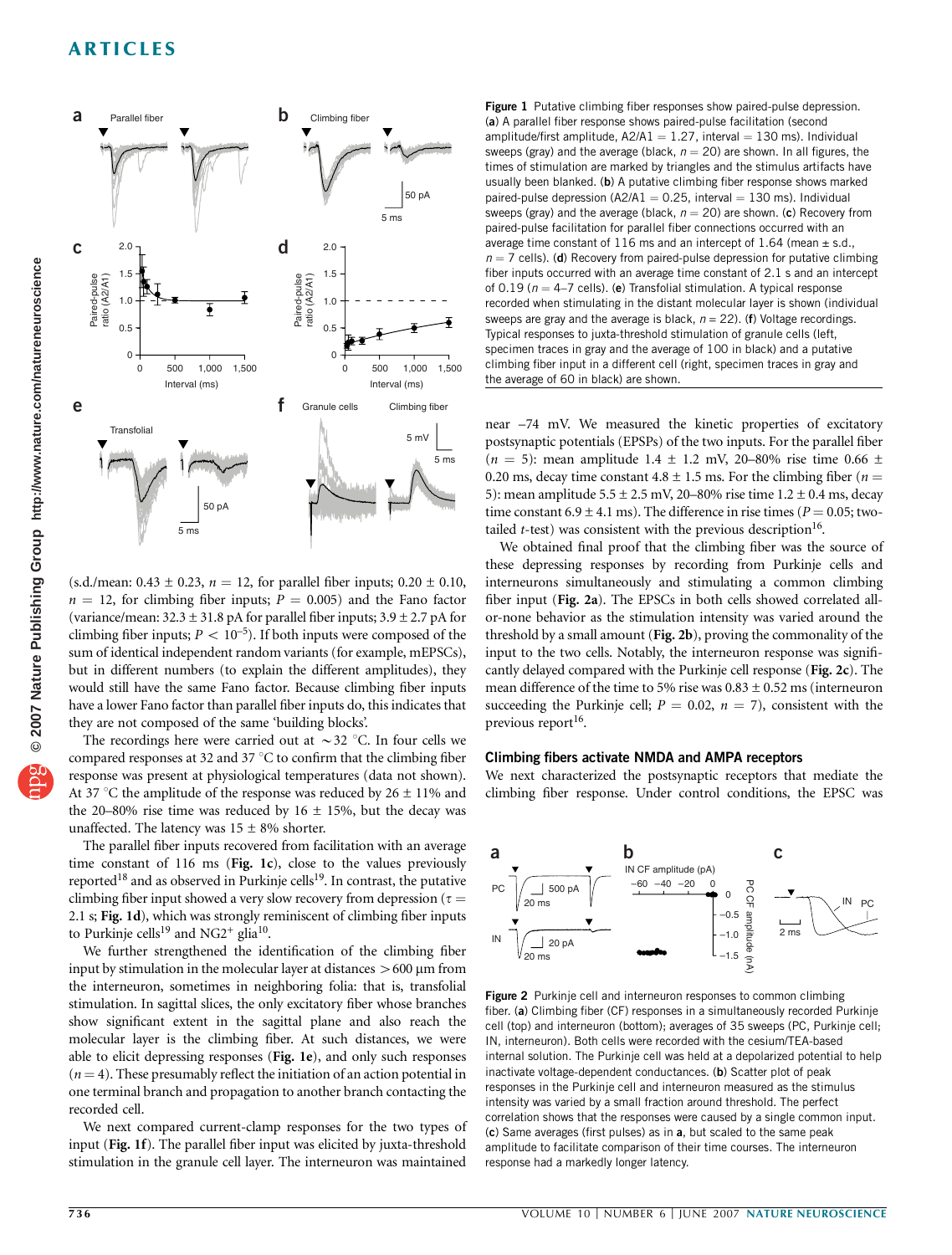# ARTICLES



**ODO COOT Nature Publishing Group http://www.nature.com/natureneuroscience 7 Nature Publishing Group http://www.nature.com/natureneuroscience**



blocked by 4  $\mu$ M 2,3-dihydroxy-6-nitro-7-sulfamoyl-benzo[f]quinoxaline-2,3-dione (NBQX) (Fig. 3a), indicating that the EPSC was mediated by AMPA/kainate receptors (mean kinetic parameters for this component were ( $n = 5$ ) amplitude, 65  $\pm$  31 pA; 20–80% rise time,  $0.73 \pm 0.11$  ms; decay time constant,  $3.11 \pm 0.69$  ms). The subsequent nominal removal of Mg from the solution (and addition of 45  $\mu$ M D-serine) always unmasked a slower component that was blocked by 50 µM D-(-)-2-amino-5-phosphonovaleric acid, APV (Fig. 3a; mean kinetic parameters of this component were ( $n = 5$ ) amplitude,  $9.1 \pm 8.3$ pA; 20–80% rise time,  $7.9 \pm 3.6$  ms; decay time constant,  $98 \pm 86$  ms). The decay time constant was approximate, as the paired-pulse protocol used did not allow for the full decay of the NMDA component. In separate recordings, we confirmed the presence of an NMDA receptor– mediated outward current at +54 mV that was blocked by 50 µM APV ( $n = 4$ ; data not shown). We further analyzed the nature of the AMPA/kainate component with GYKI 53655, which abolished the control response in five cells, indicating that the response was a pure AMPA response and was not mediated by kainate receptors (Fig. 3b). Thus, climbing fibers activate NMDA receptors as well as AMPA-type glutamate receptors, in marked contrast to the parallel fiber input, which does not activate NMDA receptors under basal stimulation conditions<sup>20</sup>.

Figure 4 The climbing fiber conductance is long lasting. (a) Current responses to the sequence of voltage jumps and synaptic stimulations required to test for the presence of an active synaptic conductance during the recorded EPSC time course (solid black, EPSC at –68 mV; dotted black, background current at –98 mV; dashed black, EPSC at –98 mV; dashed gray, jump from –68 mV to –98 mV in the absence of an EPSC; solid gray, jump shortly after the peak of the EPSC). Averages of  $\sim$  50 sweeps. (b) The synaptic responses in a were separated from the capacity transients by subtraction, yielding the EPSC at –68 mV (solid gray), the EPSC at –98 mV (dashed black) and the test EPSC (solid black) subjected to a voltage jump (timing shown by dotted black line). When subjected to the voltage jump from –68 mV to –98 mV (timing indicated by the vertical dotted line), the EPSC rapidly approached that recorded at –98 mV, showing that the synaptic conductance was still active. (c) Plot of [EPSC(–98 mV) – test EPSC]/ [EPSC(–98 mV) – EPSC(–68 mV)] ('relative residual'; black). This indicates how quickly the test EPSC approached the EPSC at –98 mV. An exponential fit (gray) yielded a time constant of 0.81 ms. The offsets from 1 (before the jump) and 0 (at the end of the decay) probably represent errors caused by random variations in the averages, which are expected to be of a comparable magnitude.

We also investigated the voltage dependence of the climbing fiber response in interneurons (Fig. 3c,d). The EPSC peak current (AMPA component) showed a linear dependence on voltage and reversed at zero ( $n = 3-7$  cells), consistent with a nonspecific cation conductance, as is found in ionotropic glutamate receptors.

The response of the climbing fiber was significantly longer lasting than that of parallel fiber inputs (see above). This could reflect either a genuinely long-lasting synaptic conductance or a brief conductance in a cellular compartment subject to strong filtering, such as the axon. To distinguish between these two possibilities, we probed the time course of the underlying conductance by applying voltage jumps during the synaptic response. Our rationale was that only a conductance that is still active at the time of the jump will be affected by the change of driving force. A voltage jump rapidly changed the synaptic response, showing that the underlying synaptic conductance was genuinely

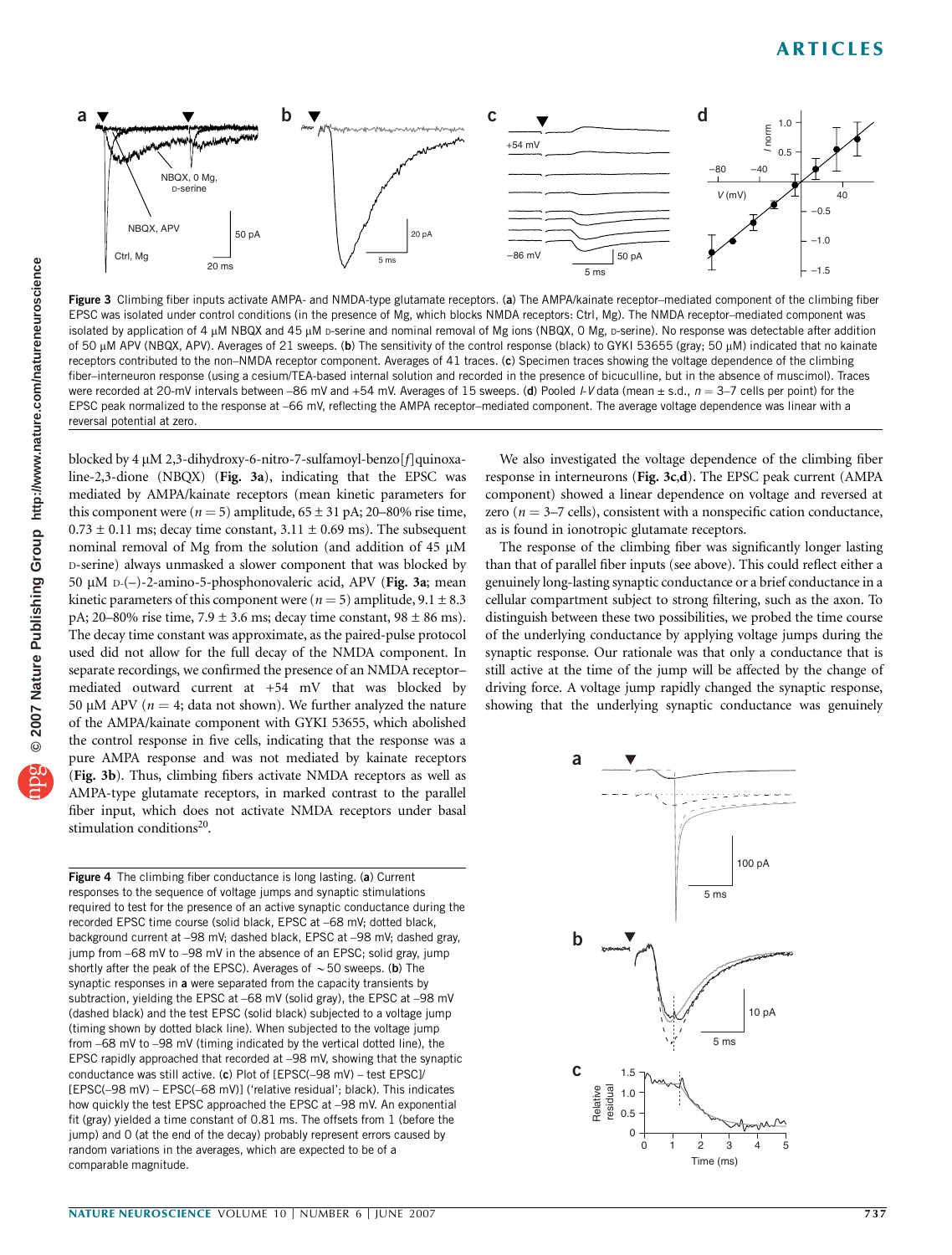

long lasting, rather than the result of filtering (Fig. 4). The speed of change can be characterized by a time constant (Fig. 4c) whose value was 1.1  $\pm$  0.2 ms ( $n = 4$ ). This appears consistent with a dendritic location, as the axon is expected to be poorly clamped and thus introduce stronger filtering.

# Multiple climbing fibers contact a single interneuron

In the adult, most Purkinje cells are contacted by a single climbing fiber input. However, this one-to-one relation is not found at the climbing fiber connection on NG2<sup>+</sup> glia<sup>10</sup>. We investigated whether interneurons

Figure 5 Interneurons are innervated by multiple climbing fibers. (a) Average responses ( $n = 9$ ) of two putative climbing fiber inputs stimulated in succession. Both showed paired-pulse depression (data not shown). The filled and open triangles indicate the stimulus times for the two different stimulation electrodes. (b) The same two inputs were stimulated in reverse order. Note that each response has a similar amplitude as in a, indicating an absence of cross paired-pulse depression. Strong depression would have been expected if the same fiber were being stimulated twice (once by each stimulating electrode). (c) When stimulated simultaneously, the compound response (solid line and arrow) was clearly larger than either individual response. The compound response was slightly larger than the predicted sum of the individual responses (dashed line and arrow), but this difference was not significant on average (see text).

might receive input from multiple climbing fibers by searching for two inputs with different stimulating electrodes. It often proved possible to isolate two inputs of different amplitudes, both showing paired-pulse depression. In seven out of eight cases, these inputs did not interact via paired-pulse depression (Fig. 5a,b). The cell in which crossed pairedpulse depression appeared to occur was eliminated from further analysis, because a common climbing fiber was probably excited by the two stimulating electrodes. When stimulated simultaneously, the remaining putative pairs of climbing fiber inputs all summed to compound responses that were clearly larger than the individual responses (Fig. 5c). This could not have occurred if the two stimulating electrodes were exciting the same fiber, proving that at least two climbing fibers were signaling to each interneuron. The compound responses were on average slightly larger than the predicted sum of isolated responses (6.5  $\pm$  12% greater), but this difference was not significant ( $P = 0.6$ ).



Figure 6 mEPSCs of the climbing fiber could not be detected. (a) Average responses of a parallel fiber input in control conditions (dashed black,  $n = 100$ ) and in 5 mM strontium with nominally zero extracellular Ca (5 mM strontium/0 Ca, solid black,  $n = 100$ ). Typical specimen sweeps in 5 mM strontium/0 Ca (gray) showed the presence of asynchronous mEPSCs. The horizontal brackets above the traces delimit the end of the prestimulus control period (left) and the poststimulus period (right), during which spontaneous EPSCs and evoked asynchronous mEPSCs were detected, respectively. (b) Same experiment as in a, but involving a climbing fiber input (the averages are of 30 and 90 traces, respectively). Note the apparent absence of evoked asynchronous mEPSCs in 5 mM strontium/0 Ca (gray specimen sweeps). (c) Similar experiment to b, but in the presence of cyclothiazide (CTZ, 100 µM). Average response is black and individual traces gray. (d) Cumulative frequency distribution of EPSCs detected above a threshold of 5 pA before (dashed) and after parallel fiber stimulation (solid). The upstroke around 10 pA reflects the detection level at which noise began to trigger significant numbers of false positives. A clear excess of EPSCs greater than 10 pA ( $P = 10^{-11}$ ), reflecting evoked asynchronous mEPSCs, was apparent following the stimulus. (e) Cumulative frequency plot as in d, but for the climbing fiber input of b. There was no significant difference ( $P = 0.51$ ) in EPSC detection before and after the stimulus. (f) Cumulative frequency plot for the climbing fiber/cyclothiazide experiment of c. The rate of EPSC detection was not significantly different before and after stimulation ( $P = 0.72$ ).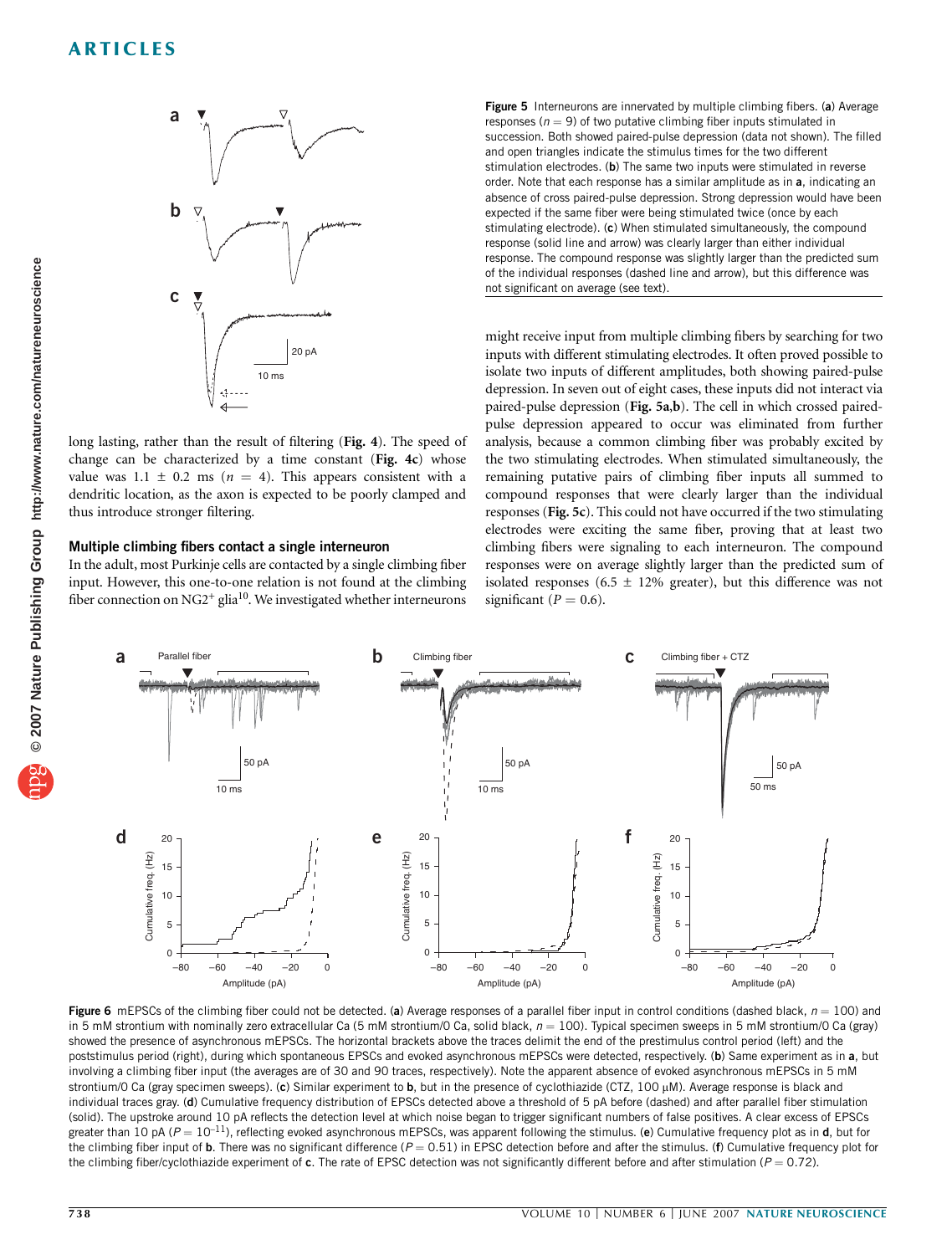

Figure 7 Blocking glutamate uptake potentiates the climbing fiber input. (a) The glutamate uptake blocker TBOA (50  $\mu$ M) had little effect on a parallel fiber input, mostly unmasking a small slow component (control, solid; TBOA, dashed; recovery, dotted). Exponential fits (see text) are shown in gray. Averages of 70, 80 and 19 sweeps, respectively. (b) TBOA had a strong effect on a climbing fiber response, potentiating and prolonging the entire EPSC. Same key as in a. Averages of 20, 30 and 21 sweeps, respectively.

#### Climbing fiber miniature EPSCs were undetectable

We then investigated the mechanisms underlying the low variability of the climbing fiber response. Because most synaptic variability is thought to arise from variations in the numbers of transmitter quanta released, we sought to determine the quantal properties of the connections of granule cells and climbing fibers to interneurons.

A sensitive method for detecting and measuring quantal events is to record asynchronous miniature EPSCs following stimulation in the presence of strontium ions<sup>21,22</sup>. This method can resolve mEPSCs released by the climbing fiber onto other cell types<sup>10,11,23,24</sup>. We carried out this experiment on parallel fiber and climbing fiber inputs (Fig. 6). Nominal removal of extracellular calcium ions and the addition of 5 mM strontium caused a large reduction of the phasic response and the appearance of spontaneous mEPSCs in the period following the stimulation (that is, tens of milliseconds) (Fig. 6a, responses to stimulation of what was probably a single granule cell input). Climbing fiber connections showed quite different behavior from parallel fibers in strontium; no asynchronous mEPSCs were apparent (Fig. 6b).

To quantify the frequencies of mEPSC occurrence in the presence of strontium ions, it was necessary to take into account the fact that spontaneous (m)EPSCs, mostly arising at other synapses, are observed at a low rate in interneurons. We therefore compared the rates of EPSC detection within defined windows before (–311 to –16 ms) and after (14 to 54 ms) stimulation. EPSCs were detected and measured automatically (see Methods and Fig. 6). The detection of mEPSCs was limited by the recording noise, which gave rise to an increasing number of false positives as the detection threshold was lowered below  $\approx$  10 pA. We therefore tested the significance of the different rates of mEPSC detection above a threshold amplitude of 10 pA, before and after stimulation, using the statistical test described in the Methods (which enabled us to evaluate the significance individually for each connection). For each parallel fiber connection tested ( $n = 4$ ), the rate of mEPSC detection after stimulation (mean  $12.3 \pm 4.5$  Hz) was significantly greater than before (mean 2.1  $\pm$  1.4 Hz;  $P < 10^{-4}$  in all cases) (Fig. 6d). The increased rate of mEPSC detection after the stimulus is a result of the action of strontium, and does not reflect normal 'delayed release'25, as the poststimulus detection rate under control conditions (2.3  $\pm$  0.8 Hz, n = 3) was similar to the prestimulus rate in the same conditions (1.8  $\pm$  0.9 Hz), and much lower than the poststimulus detection rates in strontium. In marked contrast to the behavior of the parallel fiber synapse in strontium, for all climbing fiber connections, the mEPSC detection rates before and after stimulation



Figure 8 The climbing fiber input is highly sensitive to block by low-affinity AMPA receptor antagonists. (a) Average parallel fiber responses ( $n = 30$ ) in the absence (solid) and presence (dashed) of DGG (0.375 mM). (b) Average climbing fiber responses ( $n = 30$ ) in the absence (solid) and presence (dashed) of DGG (0.375 mM). The climbing fiber response was blocked by the DGG to a greater degree than was the parallel fiber input.

were not significantly different ( $n = 8$ , P range 0.06–1; an example is shown in Fig. 6e).

We also carried out a similar experiment for the climbing fiber input in the presence of cyclothiazide (CTZ,  $100 \mu$ M), to enhance mEPSCs that were potentially below the detection threshold. Although CTZ potentiated and prolonged the evoked climbing fiber response in strontium, we were still unable to detect any excess of mEPSCs after climbing fiber stimulation ( $n = 4$ , 47–120 sweeps,  $P = 0.07$ –0.83) (Fig. 6c,f). To avoid detection bias caused by the longer decay phase of the evoked EPSC in the presence of CTZ and strontium (the bias could result from noise or the slope), we carried out the detection in a time window 134–274 ms after stimulation. In all other climbing fiber connections studied in this way, mEPSCs were detected at these times $10,11,23,24$ 

Thus, we could not detect mEPSCs of the climbing fiber–interneuron connection, suggesting that glutamate is not liberated directly opposite significant densities of receptors on the interneuron.

#### Strong potentiation by glutamate uptake block

We next performed experiments designed to test whether it was necessary for glutamate to diffuse a significant distance after its release to reach the interneuron. It is well established, both experimentally and theoretically, that spillover responses are selectively reduced by the action of uptake<sup>1,3,4,26-30</sup>.

We applied DL-threo-β-benzyloxyaspartate, TBOA (50 μM), a nontransported blocker of glutamate uptake, while recording parallel and climbing fiber responses. As expected, the effect on the parallel fiber response was minimal (Fig. 7a), with only a small, slow component of the response being affected<sup>26</sup>. Fitting the time course of the parallel fiber EPSC in TBOA sometimes required three exponential components (one for the onset and two for the decay). The fit parameter values in control conditions were A1 = 414  $\pm$  247 pA, A2 = -395  $\pm$  239 pA, A3 = -19  $\pm$ 12 pA,  $\tau_1 = 0.51 \pm 0.16$  ms,  $\tau_2 = 1.40 \pm 0.37$  ms and  $\tau_3 = 11.46 \pm 7.49$ ms ( $n = 4$ ). In the presence of TBOA, these parameters were altered by less than 10%, except for A3 (2.41  $\pm$  2.66 fold change,  $P = 0.37$ , paired two-tailed Student's t-test) and  $\tau_3$  (2.63  $\pm$  0.91 fold change,  $P = 0.04$ , paired two-tailed Student's t-test). The EPSC peak increased by  $6 \pm 15\%$ in TBOA ( $P = 0.47$ , paired two-tailed Student's t-test)

In marked contrast to the parallel fiber EPSC, the climbing fiber response was strongly enhanced and prolonged by TBOA (Fig. 7b). Its time course was satisfactorily fit by two exponentials (control values of amplitude,  $49 \pm 22$  pA; onset time constant,  $1.2 \pm 0.7$  ms; decay time constant,  $4.2 \pm 0.8$  ms;  $n = 6$ ). In TBOA, the amplitude was increased  $2.6 \pm 2.19$  fold ( $n = 6$ ,  $P = 0.03$ ), and both the onset time constant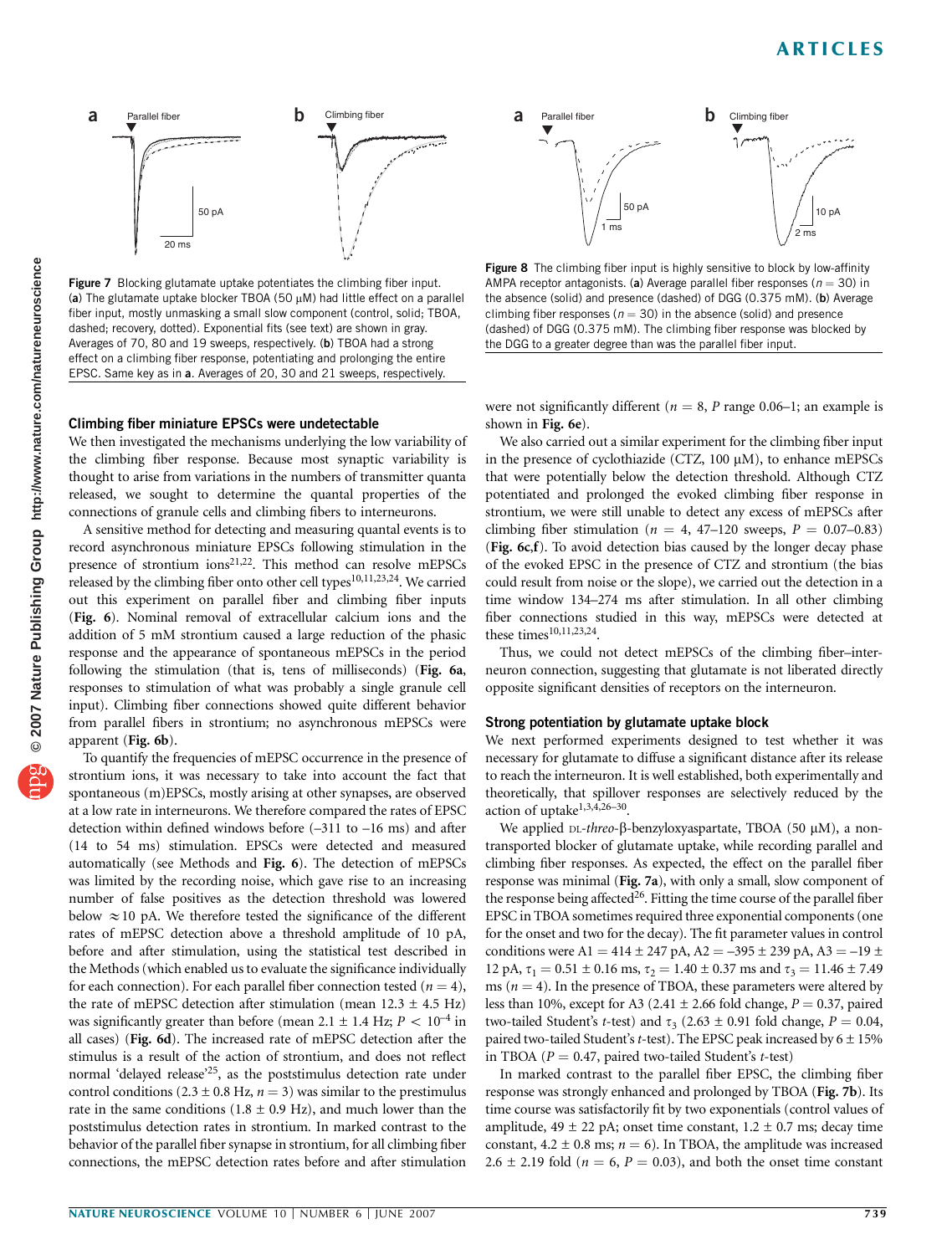# ARTICLES

 $(3.13 \pm 0.45$  fold increase,  $P = 0.03$ ) and the decay time constant  $(4.44 \pm 1.57 \text{ fold increase}, P = 0.03)$  were prolonged.

This sensitivity to uptake block suggests that glutamate from the climbing fiber diffuses a significant distance before reaching the interneuron, which would allow its concentration to be strongly reduced by uptake. The effect of TBOA also rules out the possibility that the EPSCs we recorded involved reversed glutamate uptake releasing glutamate into the extracellular space, or that forward glutamate uptake generated the EPSCs in the interneuron, as both forward and backward glutamate uptake are blocked by TBOA<sup>31,32</sup>.

## Strong inhibition by low-affinity AMPA receptor antagonist

The degree of inhibition of glutamate receptors by low-affinity competitive antagonists depends (at equilibrium) on the competing concentration of glutamate, which yields information about the glutamate concentration underlying synaptic responses $33$ . If the climbing fiber response results from glutamate spillover, it would be expected to involve lower glutamate concentrations than standard synaptic transmission and therefore be particularly sensitive to blocking by such antagonists.

We applied the low-affinity antagonist of AMPA/kainate-type glutamate receptors  $\gamma$ -D-glutamyl-glycine (DGG) at 0.375 mM to parallel and climbing fiber inputs (Fig. 8). DGG blocked the parallel fiber inputs by 39  $\pm$  11% ( $n = 5$ ), whereas it blocked the climbing fiber response by 72  $\pm$  7% ( $n = 6$ ). The difference was significant ( $P = 0.004$ ) and thus suggests that during the climbing fiber response receptors are exposed to a lower concentration of glutamate than they are during the parallel fiber response. The sensitivity of the climbing fiber response to DGG in interneurons further supports the notion that the EPSC is elicited by glutamate spillover.

#### **DISCUSSION**

#### Spillover from climbing fibers to interneurons

We have characterized the climbing fiber–molecular layer interneuron input. It has strong and long-lasting paired-pulse depression and has both AMPA and NMDA receptor–dependent components. Multiple climbing fibers probably signal to each interneuron. The climbing fiber to interneuron connection shows a number of unusual properties: in particular, the absence of detectable mEPSCs, the invariance of response amplitudes and the sensitivity to uptake block. These led us to consider three different mechanisms of synaptic signaling: standard transmission, ectopic release and spillover.

Our inability to detect mEPSCs suggests that transmitter release does not occur opposite any significant densities of glutamate receptors, thus arguing against both standard synaptic transmission and ectopic release. The absence of detectable mEPSCs is, however, consistent with a spillover mechanism, as the response could result from the interaction of many vesicles released from a large area of the climbing fiber, while individually each vesicle only produces a much attenuated response in the interneuron. The strong potentiation by uptake blockers indicates that receptors are reached only after the transmitter has diffused some distance. This again argues in favor of spillover and against both standard transmission and ectopic release.

Further support for the spillover mechanism is provided by the strong block of the climbing fiber–interneuron response by DGG; other cerebellar synaptic responses<sup>24,34</sup>, including spillover responses<sup>35</sup>, are less inhibited by higher DGG concentrations. A difference in the amount of block between direct synaptic and spillover responses similar to that shown here has been observed at the cerebellar mossy fiber–granule cell synapse using a different low-affinity antagonist (kynurenate)<sup>6</sup>.

Finally, recent electron microscopy of the climbing fiber–interneuron apposition<sup>17</sup> argues strongly against both a standard synapse and ectopic release, as the authors were unable to detect significant densities of vesicles or glutamate receptors (either AMPA or NMDA types) at the junctions. Moreover, by demonstrating such a close approach of the climbing fiber to the interneuron dendrite, the report also provides indirect support for the spillover hypothesis, as the action of spillover glutamate is strongest over short distances<sup>3</sup>. Our data provide no insight into the function of the potassium channel clusters found at the climbing fiber–interneuron appositions.

We conclude, therefore, that climbing fiber–interneuron signaling occurs via spillover. However, the relative contributions of spillover from release onto Purkinje cells, NG2<sup>+</sup> cells and Bergmann glia (including ectopic release) are unknown.

#### Comparison with previous reports

Although we did not keep detailed records, we estimate that a climbing fiber connection could be found in a majority of the interneurons tested. We also estimate that multiple inputs are frequent. This fits with the previous report<sup>16</sup> that all stellate and basket cells received climbing fiber inputs.

Our results agree closely with the *in vivo* observations<sup>16</sup> in other respects, including the slower kinetics of the climbing fiber than parallel fiber responses, and the delay between the responses in Purkinje cells and interneurons, which presumably reflects a combination of conduction, diffusion and receptor activation delays.

It has been reported that high-frequency (5–50 Hz) activation of climbing fibers caused a reduction of interneuronal inhibition recorded in Purkinje cells, via an action on AMPA receptors on the interneuron axon<sup>36–38</sup>. The question arises of whether the EPSC reported here is linked to their effect. However, the properties reported by those authors show significant discrepancies with those we found. In particular, instead of high-frequency signaling to the axon, the EPSC we recorded seems to mediate low-frequency signaling (because of the strong paired-pulse depression) to AMPA receptors on the dendrites of the interneuron (as suggested by the voltage jumps in Fig. 4). Moreover, although there is evidence for the expression of functional NMDA receptors on interneuron axons<sup>39-41</sup>, only NMDA receptors on the dendrite are able to generate a current that is detectable from the soma<sup>20</sup>.

## Roles in network activity and synaptic plasticity

The climbing fiber input to interneurons is excitatory. If several inputs from synchronous climbing fibers combine to excite individual interneurons strongly, synchronous activation of interneurons within a sagittal band might be expected, as this is the typical pattern of correlated climbing fibers $42$ . What would be the consequences of synchronous activation of interneurons? They inhibit most cells extending into the molecular layer, including the Purkinje cell. This inhibition would succeed the direct climbing fiber input to the Purkinje cell and may help to truncate the complex spike. An intriguing idea is that this inhibition might also be responsible for the pause in Purkinje cell simple spike activity that is often observed after complex spikes<sup>43,44</sup>.

A role for the climbing fiber in controlling parallel fiber–interneuron synaptic plasticity has been reported<sup>15,16</sup>. When parallel fibers are stimulated alone at a high frequency in vivo, no change of efficacy is observed. However, the same stimulation in conjunction with climbing fiber activity leads to a long-term potentiation. It seems unlikely that even multiple climbing fiber inputs would induce an electrical response that could be reliably distinguished from that of high-frequency parallel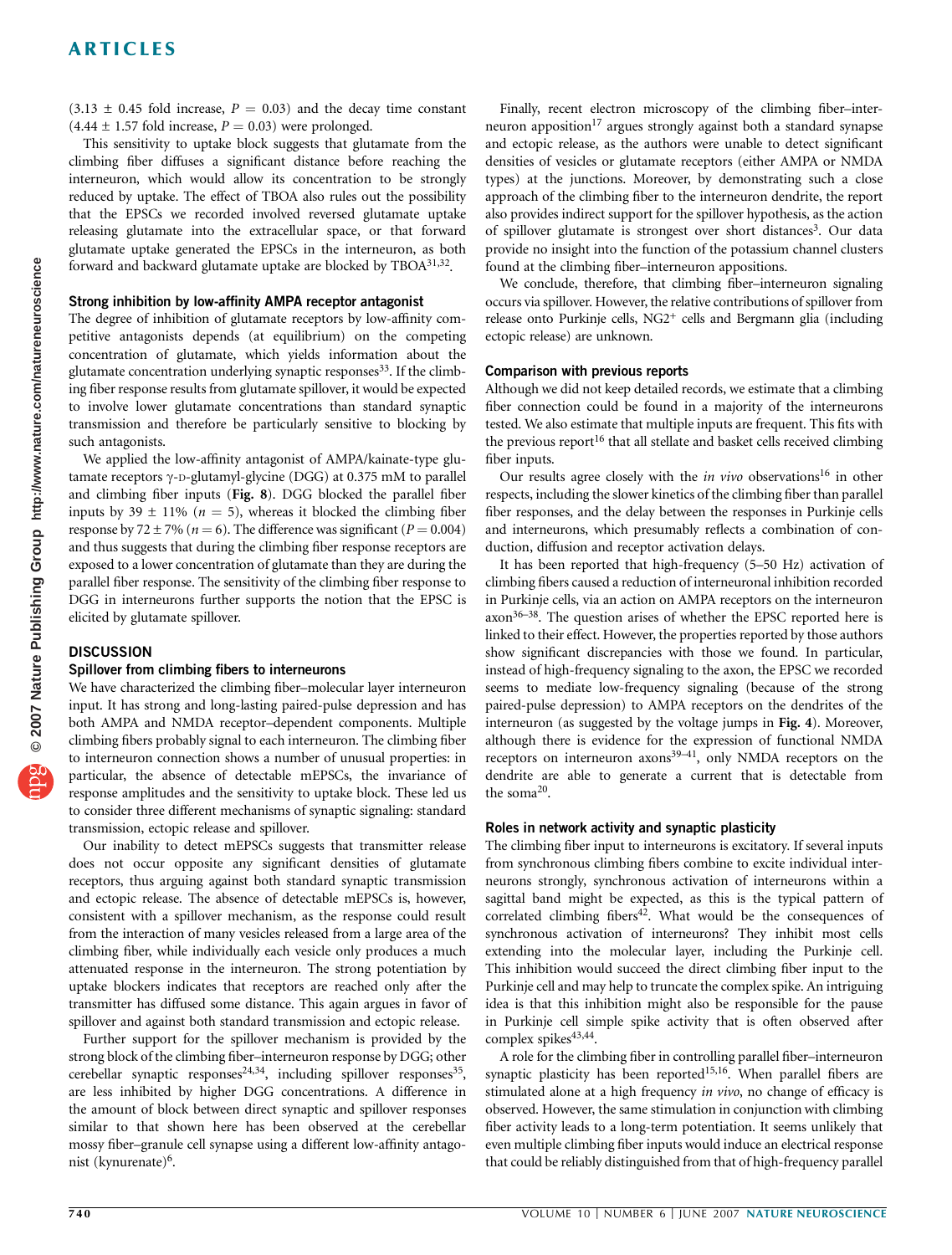fiber activity. This raises the question of how the climbing fiber generates a distinctive induction signal. The activation of NMDA receptors by the climbing fiber and subsequent calcium entry could represent an essentially nonelectrical signal that might distinguish climbing fiber from parallel fiber inputs, which have only been shown to activate NMDA receptors when stimulated in compact bundles, and not under basal stimulation conditions<sup>20</sup>. Notably, NMDA receptor activation is necessary for  $45$ , or can influence  $46$ , the induction of long-term potentiation in the interneuron (studied in vitro without the climbing fiber).

Beyond the input to interneurons that we demonstrate here, it seems plausible that glutamate spillover may reach other cells in the molecular layer in a similar way; climbing fiber responses have been reported in Lugaro and Golgi cells, for instance (Ekerot, C. and Jörntell, H., Abstract Viewer/Itinerary Planner. Washington, DC: Society for Neuroscience 274.3, 2003), though it is not known whether they are also mediated by spillover. The climbing fiber may therefore provide a form of regionalized glutamatergic volume transmission that reaches many cells with dendrites in the molecular layer. This signaling could subserve both developmental and physiological roles.

## **METHODS**

Animal preparation. Animal experimentation methods complied with French, European and US National Institutes of Health guidelines. Young male Wistar rats (postnatal day 17–25) were killed by decapitation and the cerebellum rapidly dissected into a cold low-sodium saline containing 230 mM sucrose, 26 mM NaHCO<sub>3</sub>, 3 mM KCl, 1.25 mM NaH<sub>2</sub>PO<sub>4</sub>, 0.8 mM CaCl<sub>2</sub>, 8 mM MgCl<sub>2</sub> and 25 mM D-glucose, bubbled with 95%  $CO<sub>2</sub>/5% O<sub>2</sub>$  and supplemented with 50 µM D-APV. Sagittal and transverse slices 360 µm thick were cut in the same solution, using a Microm HM650V slicer. Slices recovered for 60 min in standard extracellular saline at 33 °C, containing 135 mM NaCl, 26 mM NaHCO<sub>3</sub>, 3 mM KCl, 1.25 mM NaH<sub>2</sub>PO<sub>4</sub>, 2 mM CaCl<sub>2</sub>, 1 mM MgCl<sub>2</sub> and 25 mM D-glucose, bubbled with 95%  $CO<sub>2</sub>/5$ %  $O<sub>2</sub>$ . Thereafter, the slices were stored at 20-26  $^{\circ}$ C.

Electrophysiology. Whole-cell voltage-clamp and current-clamp recordings were obtained at 30–33 °C from molecular layer interneurons using a Cairn Optopatch. Cells were usually clamped to –66 mV. One of two internal solutions was used, a potassium-gluconate–based internal or a cesium/ tetraethylammonium (TEA)-methanesulfonate–based internal. The composition of the potassium-gluconate internal solution was 130 mM potassium gluconate, 10 mM KCl, 10 mM HEPES, 1 mM MgCl<sub>2</sub>, 16 mM sucrose, 5 mM BAPTA, 4 mM Na<sub>2</sub>ATP and 1 mM NaGTP, titrated to pH 7.3 with KOH. The cesium-methanesulfonate internal solution contained 135 mM  $CsCH<sub>3</sub>O<sub>3</sub>S$ ,  $5$  mM TEA-Cl,  $10$  mM HEPES,  $1$  mM  $\mathrm{MgCl}_2$  ,  $16$  mM sucrose,  $5$  mM BAPTA, 4 mM Na2ATP, 1 mM NaGTP and 10 mM QX-314, titrated to pH 7.3 with CsOH. Voltages were corrected for the junction potentials by –8 mV and  $-6$  mV, respectively (measured at 32 °C). The external solution contained 10  $\mu$ M bicuculline methochloride and 4–5  $\mu$ M muscimol; the combination occluded GABAergic synaptic currents, but also induced a small tonic inhibitory conductance that reduced activity in coupled interneurons, which would otherwise have interfered with the recordings. Cyclothiazide was diluted from a 100 mM stock in DMSO. Chemicals and drugs were obtained from Sigma and Tocris. An isolated stimulator was connected to a saline-filled patch electrode; the stimulation frequency for recording was 0.1 Hz. Data were acquired using PClamp software (Molecular Dynamics) and analyzed within the Igor (Wavemetrics) graphical analysis environment.

Statistics. Where responses were fitted by exponentials, rising and decay phases were fitted simultaneously. The onset phase was always represented by a single exponential, whereas the decay phase was fitted with one or two components. The sum of the exponential amplitudes was constrained to be zero at the time of response onset (also fitted), to ensure its return to the baseline.

Unless otherwise stated, means and s.d. are given in the text and significance was tested using the nonparametric Wilcoxon signed rank test (two-tailed). Some statistical analysis was performed using GNU R (R Foundation for Statistical Computing). In particular, the statistical test for comparing two Poisson rates follows the description given in chapter 9 of ref. 47. This requires summation of a binomial distribution, for which the exact binomial test (binom.test) in GNU R was used.

#### ACKNOWLEDGMENTS

We thank H. Jörntell for help in identifying the climbing fiber input to interneurons; D. Colquhoun and A. Hawkes for showing us the test for comparing two Poisson rates; C. Mulle for the gift of GYKI 53655 and advice; D. Attwell, T. Otis and D. DiGregorio for comments on the manuscript; and C. Léna, A. Feltz, Y. Otsu and many other members of the Laboratoire de Neurobiologie for helpful discussion and comments on the manuscript. We gratefully acknowledge the support of the Agence Nationale de la Recherche, Fondation Fyssen (fellowship to G.S.), Centre National de la Recherche Scientifique and Ecole Normale Supérieure.

#### COMPETING INTERESTS STATEMENT

The authors declare no competing financial interests.

Published online at http://www.nature.com/natureneuroscience Reprints and permissions information is available online at http://npg.nature.com/ reprintsandpermissions

- 1. Arnth-Jensen, N., Jabaudon, D. & Scanziani, M. Cooperation between independent hippocampal synapses is controlled by glutamate uptake. Nat. Neurosci. 5, 325-331 (2002).
- 2. Isaacson, J.S. Glutamate spillover mediates excitatory transmission in the rat olfactory bulb. Neuron 23, 377–384 (1999).
- 3. Barbour, B. An evaluation of synapse independence. J. Neurosci. 21, 7969–7984 (2001).
- 4. Rusakov, D.A. & Kullmann, D.M. Extrasynaptic glutamate diffusion in the hippocampus: ultrastructural constraints, uptake and receptor activation. J. Neurosci. 18, 3158–3170 (1998).
- 5. Trussell, L.O., Zhang, S. & Raman, I.M. Desensitization of AMPA receptors upon multiquantal neurotransmitter release. Neuron 10, 1185–1196 (1993).
- 6. DiGregorio, D.A., Nusser, Z. & Silver, R.A. Spillover of glutamate onto synaptic AMPA receptors enhances fast transmission at a cerebellar synapse. Neuron 35, 521-533 (2002).
- 7. Nielsen, T.A., DiGregorio, D.A. & Silver, R.A. Modulation of glutamate mobility reveals the mechanism underlying slow-rising AMPAR EPSCs and the diffusion coefficient in the synaptic cleft. Neuron 42, 757-771 (2004).
- 8. Clark, B.A. & Barbour, B. Currents evoked in Bergmann glial cells by parallel fibre stimulation in rat cerebellar slices. J. Physiol. (Lond.) 502, 335-350 (1997).
- 9. Bergles, D.E. & Jahr, C.E. Synaptic activation of glutamate transporters in hippocampal astrocytes. Neuron 19, 1297–1308 (1997).
- 10. Lin, S.C. et al. Climbing fiber innervation of NG2-expressing glia in the mammalian cerebellum. Neuron 46, 773–785 (2005).
- 11. Matsui, K. & Jahr, C.E. Ectopic release of synaptic vesicles. Neuron 40, 1173–1183 (2003).
- 12. Palay, S.L. & Chan-Palay, V. Cerebellar Cortex (Springer, New York, 1974).
- 13. Sugihara, I., Wu, H. & Shinoda, Y. Morphology of single olivocerebellar axons labeled with biotinylated dextran amine in the rat. J. Comp. Neurol. 414, 131-148 (1999).
- 14. Ekerot, C.F. & Jörntell, H. Parallel fibre receptive fields of Purkinje cells and interneurons are climbing fibre-specific. Eur. J. Neurosci. 13, 1303-1310 (2001).
- 15. Jörntell, H. & Ekerot, C.F. Reciprocal bidirectional plasticity of parallel fiber receptive fields in cerebellar Purkinje cells and their afferent interneurons. Neuron 34, 797-806 (2002).
- 16. Jörntell, H. & Ekerot, C.F. Receptive field plasticity profoundly alters the cutaneous parallel fiber synaptic input to cerebellar interneurons in vivo. J. Neurosci. 23, 9620–9631 (2003).
- 17. Kollo, M., Holderith, N.B. & Nusser, Z. Novel subcellular distribution pattern of A-type K<sup>+</sup> channels on neuronal surface. J. Neurosci. 26, 2684–2691 (2006).
- 18. Xu-Friedman, M.A. & Regehr, W.G. Probing fundamental aspects of synaptic transmission with strontium. *J. Neurosci*. **20**, 4414-4422 (2000).
- 19. Konnerth, A., Llano, I. & Armstrong, C.M. Synaptic currents in cerebellar Purkinje cells. Proc. Natl. Acad. Sci. USA 87, 2662–2665 (1990).
- 20. Clark, B.A. & Cull-Candy, S.G. Activity-dependent recruitment of extrasynaptic NMDA receptor activation at an AMPA receptor-only synapse. J. Neurosci. 22, 4428–4436 (2002).
- 21. Dodge, F.A., Miledi, R. & Rahamimoff, R. Strontium and quantal release of transmitter at the neuromuscular junction. J. Physiol. (Lond.) 200, 267-283 (1969).
- 22. Xu-Friedman, M.A. & Regehr, W.G. Presynaptic strontium dynamics and synaptic transmission. Biophys. J. 76, 2029–2042 (1999).
- 23. Silver, R.A., Momiyama, A. & Cull-Candy, S.G. Locus of frequency-dependent depression identified with multiple-probability fluctuation analysis at rat climbing fibre-Purkinje cell synapses. J. Physiol. (Lond.) 510, 881–902 (1998).